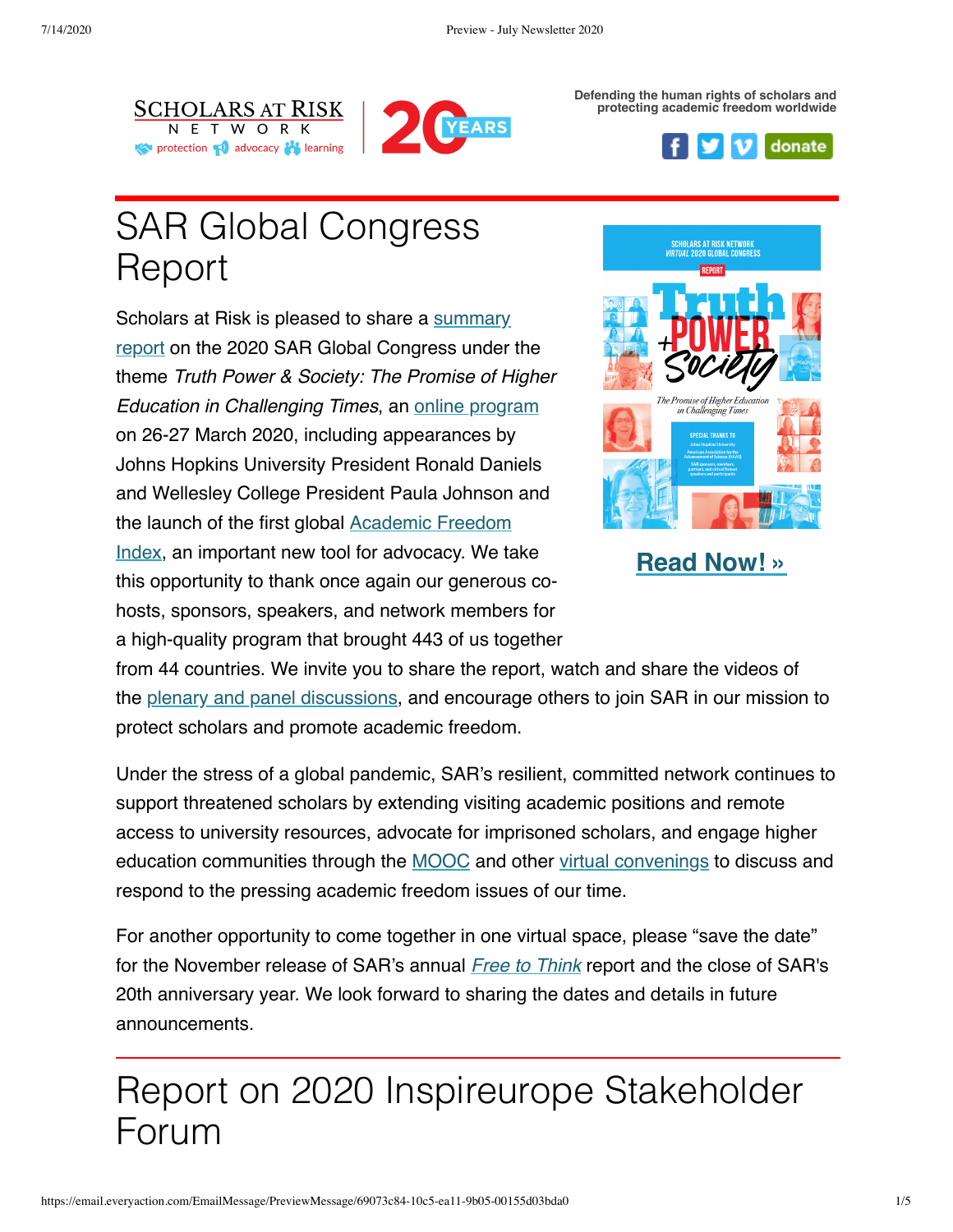# **Inspireurope**

## **Supporting Researchers at Risk**

"*Now more than ever, states must reject violence, coercion or censorship aimed at restricting inquiry and expression, and reaffirm their commitment to protecting academic freedom.*" These were the words of Ms. Anne-Sophie Barthez, Director General for Higher Education and Employability at the French Ministry of Higher Education, on the occasion of the 2020 Inspireurope Stakeholder Forum, held online on 8 June 2020.

The Forum brought together participants from 43 countries, including almost 300 participants for its morning plenary discussions and over 200 for afternoon workshops, including at-risk researchers, representatives from higher education and research institutions across Europe, NGOs, EU institutions, governments, and industry. Recordings of all Forum sessions, presentations and follow-up resources are available [here](https://www.maynoothuniversity.ie/sar-europe/events/inspireurope-2020-virtual-stakeholder-forum?emci=6a073c84-10c5-ea11-9b05-00155d03bda0&emdi=ea000000-0000-0000-0000-000000000001&ceid={{ContactsEmailID}}) on the Inspireurope website. We invite you to share these resources widely with your networks.

The Forum was originally to be hosted by the French national PAUSE programme at the Collège de France but moved online due to the COVID-19 pandemic. It is the first of three international Stakeholder Fora to take place under the [Inspireurope project](https://www.maynoothuniversity.ie/sar-europe/inspireurope?emci=6a073c84-10c5-ea11-9b05-00155d03bda0&emdi=ea000000-0000-0000-0000-000000000001&ceid={{ContactsEmailID}}), an EU-funded initiative to forge a coordinated, cross-sectoral, Europe-wide alliance for researchers at risk, coordinated by Scholars at Risk Europe, based at Maynooth University, Ireland.

Following an opening speech by the Director General for Higher Education and Employability at the French Ministry of Higher Education, the morning plenary sessions included panel discussions on the importance of academic freedom for quality research and innovation; career trajectories in Europe for researchers at risk; and a discussion on expanding opportunities, in particular at the European level, for researchers facing risks to their lives or their work.

In the afternoon workshops were held to share experiences and best practices with regard to mentoring and supporting researchers at risk as well as advice for those interested in pursuing non-academic research careers; the latter were led by the French [Association Bernard Gregory.](https://www.abg.asso.fr/fr/?emci=6a073c84-10c5-ea11-9b05-00155d03bda0&emdi=ea000000-0000-0000-0000-000000000001&ceid={{ContactsEmailID}})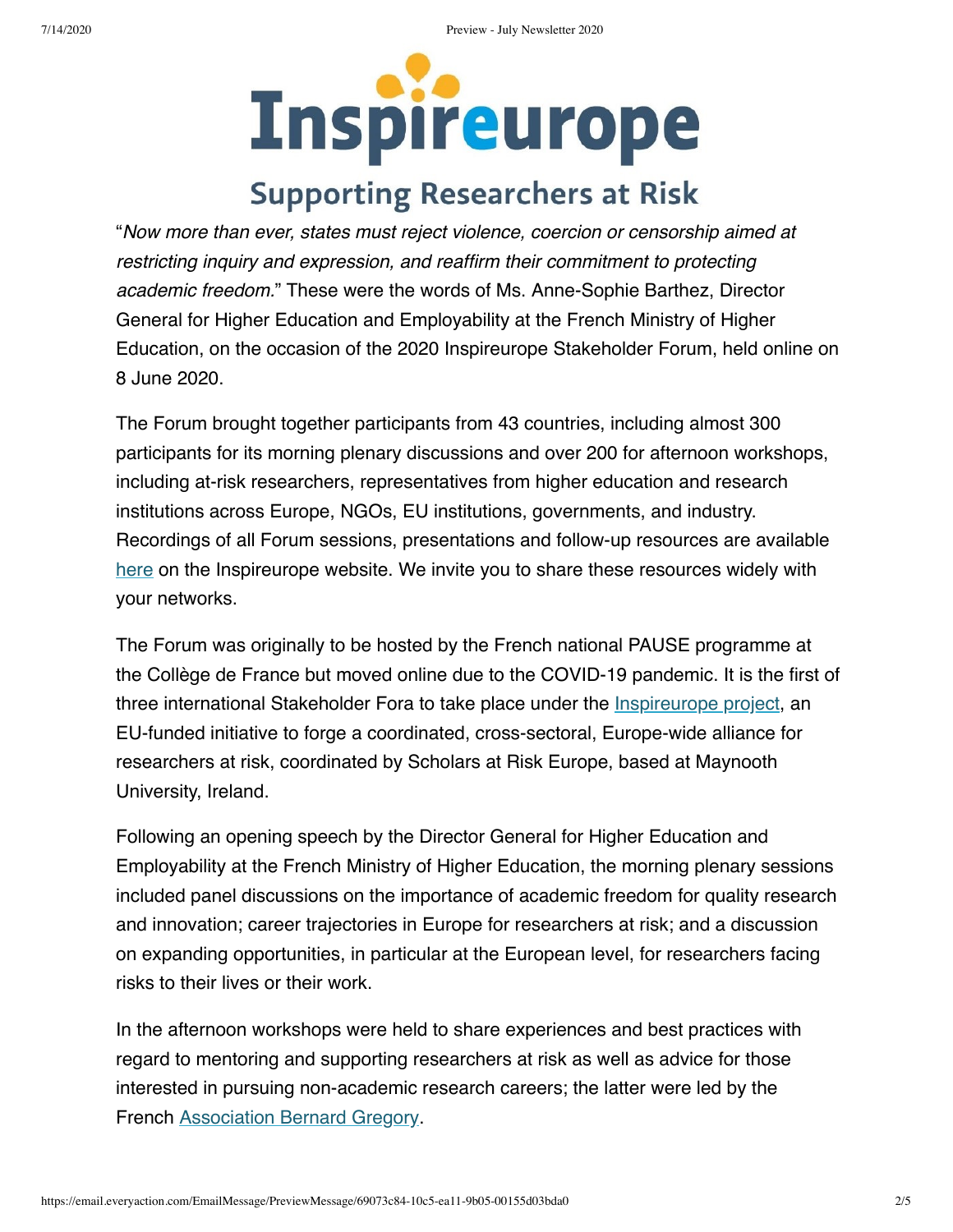For further information on the Inspireurope project, please visit [https://www.maynoothuniversity.ie/sar-europe/inspireurope](https://www.maynoothuniversity.ie/sar-europe/inspireurope?emci=6a073c84-10c5-ea11-9b05-00155d03bda0&emdi=ea000000-0000-0000-0000-000000000001&ceid={{ContactsEmailID}}). If you wish to be kept updated on the project's activities please email [inspireurope@mu.ie](mailto:inspireurope@mu.ie) to join the mailing list.

# Scholars of the Month

*SAR scholars are at-risk higher education professionals that exemplify the pursuit of academic freedom, freedom of expression, and university values. If your institution is interested in hosting a SAR scholar, please email [apply.scholarsatrisk@nyu.edu.](mailto:apply.scholarsatrisk@nyu.edu)*



**A Scholar of Biotechnology from Yemen**

This scholar specializes in aquatic ecology and entomology, and has a strong publishing record in international peer-reviewed publications. Currently, he is studying biological control strategies for citrus pest management. This scholar also has numerous years of teaching and research experience at universities in Asia, the Middle East, and the United States. He reports risk due to the ongoing, situational violence in Yemen and seeks research and/or teaching opportunities in the United States beginning in January 2021. (Yemen 540)



**A Scholar of International Relations from Turkey**

This scholar researches international relations in Turkey and the European Union, and has published numerous articles in Turkish and international journals. He has several years of teaching experience in Turkey and Georgia, where he instructed courses on international organizations, international relations theory, and research methods. He faces risk of arrest, harassment and loss of position in Turkey and seeks research opportunities in the United States beginning immediately. (Turkey 804)

**[All Scholars Seeking Assistance »](https://www.scholarsatrisk.org/actions/host-a-scholar/?emci=6a073c84-10c5-ea11-9b05-00155d03bda0&emdi=ea000000-0000-0000-0000-000000000001&ceid={{ContactsEmailID}})**

# UAE: Free Dr. bin Ghaith now!